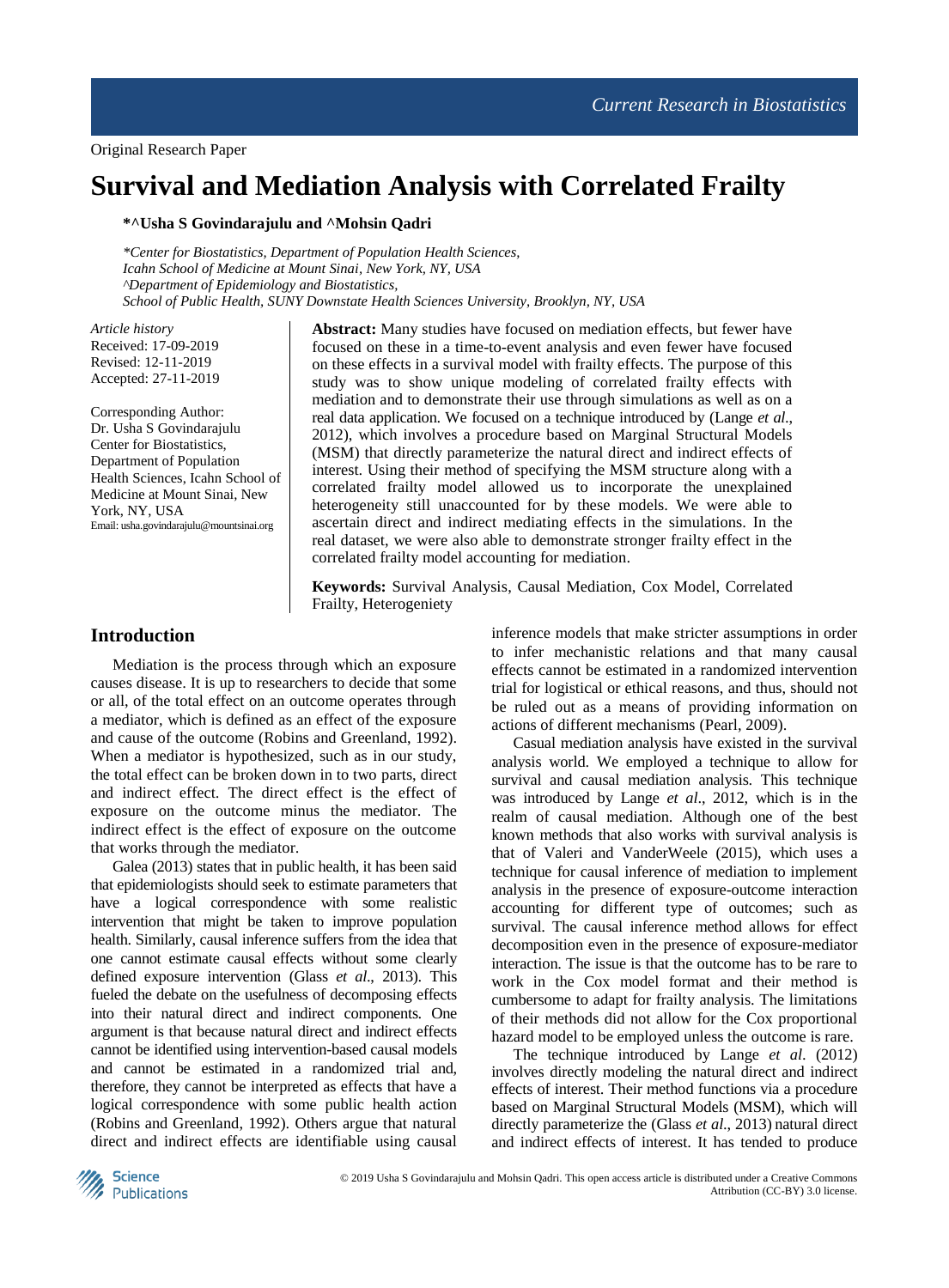more parsimonious results than current techniques, greatly simplifies testing for the presence of a direct or an indirect effect and has the advantage that it can be implemented in standard software like SAS or R. This approach can be used for any type of outcome (binary, continuous, survival, categorical, etc.,) and any type of mediator, even when exposure-mediator interactions exists. However, its simplicity comes at the price of relying on correct specifications of models for the distribution of the mediator and exposure and accepting some loss of precision compared with more complex methods.

We have previously published our frailty model framework (Govindarajulu *et al*., 2011) and demonstrated its flexibility in handling univariate, multivariate, or correlated frailty. Frailty models have been described as essentially survival models with both fixed and random effect terms. While the fixed effects comprised the explained or observed portion of the model, the random effect term accounted for the unexplained variability of the model. In other words, the random effect, or frailty, modeled the unexplained heterogeneity in the model, which could be exhibited by the heterogeneity of hazard rates beyond recorded covariates shown in a population. The frailty term (Vaupel *et al*., 1979) was initially developed to describe heterogeneity at the individual level, but was expanded to describe heterogeneity among groups of individuals or within an individual. These were then considered levels of clustering, where an individual is one level of clustering (Duchateau, 2008) and then groups or observations within an individual were additional forms of clustering.

### **Materials and Methods**

#### *Mediation Framework*

We employed an already published technique to determine the survival and causal mediation analysis and then enhanced this method. The second technique introduced by Lange *et al*. (2012) involved a direct modeling of the natural direct and indirect effects of interest. This approach was applicable to survival outcomes with any type of mediator, even when exposure-outcome interactions exist. The method described by Lange *et al*. (2012) allowed us to model the natural direct and indirect effect yielding results simpler for reporting. We adapted the technique for a continuous outcome though they had mainly demonstrated a categorical outcome.

We then incorporated our prior published frailty model, which allows for univariate, multivariate, or correlated frailty. With this we focused on the correlated frailty aspects with mediation. We have presented a Directed Acrylic Graph (DAG) of the causal structure of variable relationships along with frailty in Fig. 1 which is modified from Lange *et al*. (2012). Since frailty is generally multiplied onto the function of covariates in the hazard function, we attempted to portray its causal effects on the covariates but even on the mediation.





We report our steps of setting up the MSM structure proposed by Lange *et al*. (2012) and with our final incorporation of the frailty:

**Step 1:** Start out with *g*(): being a link function, in this case, a logit link, where *a* is the exposure, *c* are the covariates represented by  $\beta' X$  and *m* is the mediator:

$$
g\left(E\left[Y_M \mid a, c\right]\right) = b_0 + b_1 a + \beta' X_i \tag{1}
$$

**Step 2:** Continuous variable comes from a normal distribution with mean and variance from the exposure:

$$
newvar \sim N(\mu_a, \sigma_a^2) \text{ with } \mu \sim \mu_a, \sigma^2 \sim \sigma_a^2 \tag{2}
$$

**Step 3:** Using their derivation for computing the weights. Generally, there is a no unmeasured confounders assumption but we had to modify these assumptions to include the frailty effect (f):  $Y_{amf} \parallel A|C|F$ ,  $M_a \parallel A|C|F$ ,  $Y_{amf} \parallel M|A = a$ ,  $C = c$ , and  $Y_{amf} \parallel M_a * |C$ . They eventually derive that:

$$
\sum_{m} \sum_{c} E[Y_{M} | M = m, C = c] * P[M = m | C = c] * P[C = c]
$$
  
...  

$$
= E[Y | (A = a)W]
$$
 (3)

where, *W* refers to the weights. These weights from Equation 3 are then utilized in the modeling in Equation 4.

**Step 4:** Utilizing the weights computed in Step 3 in the Cox proportional hazards model with correlated frailty, which are multiplied onto the hazard:

$$
h_{ij}(t | x, z, w) = [h_0(t) \exp(c_0 + c_1 a + c_2 a^* + \beta' x_{ij} + z'_{ij} w_{ij})
$$
  
\* $E[YI(A = a)W]$  (4)

where,  $h_{ij}$  is the hazard function for the *j*th observation from the *i*th cluster where the cluster can be an individual or a group and  $w_{ij}$  is a vector of random effects associated with the covariates vector *zij* for cluster *i* observation *j*, which usually includes an intercept. The random effects account for the heterogeneity effects of the  $z_{ij}$ . When  $z_{ij}$  includes only an intercept, the model is a simple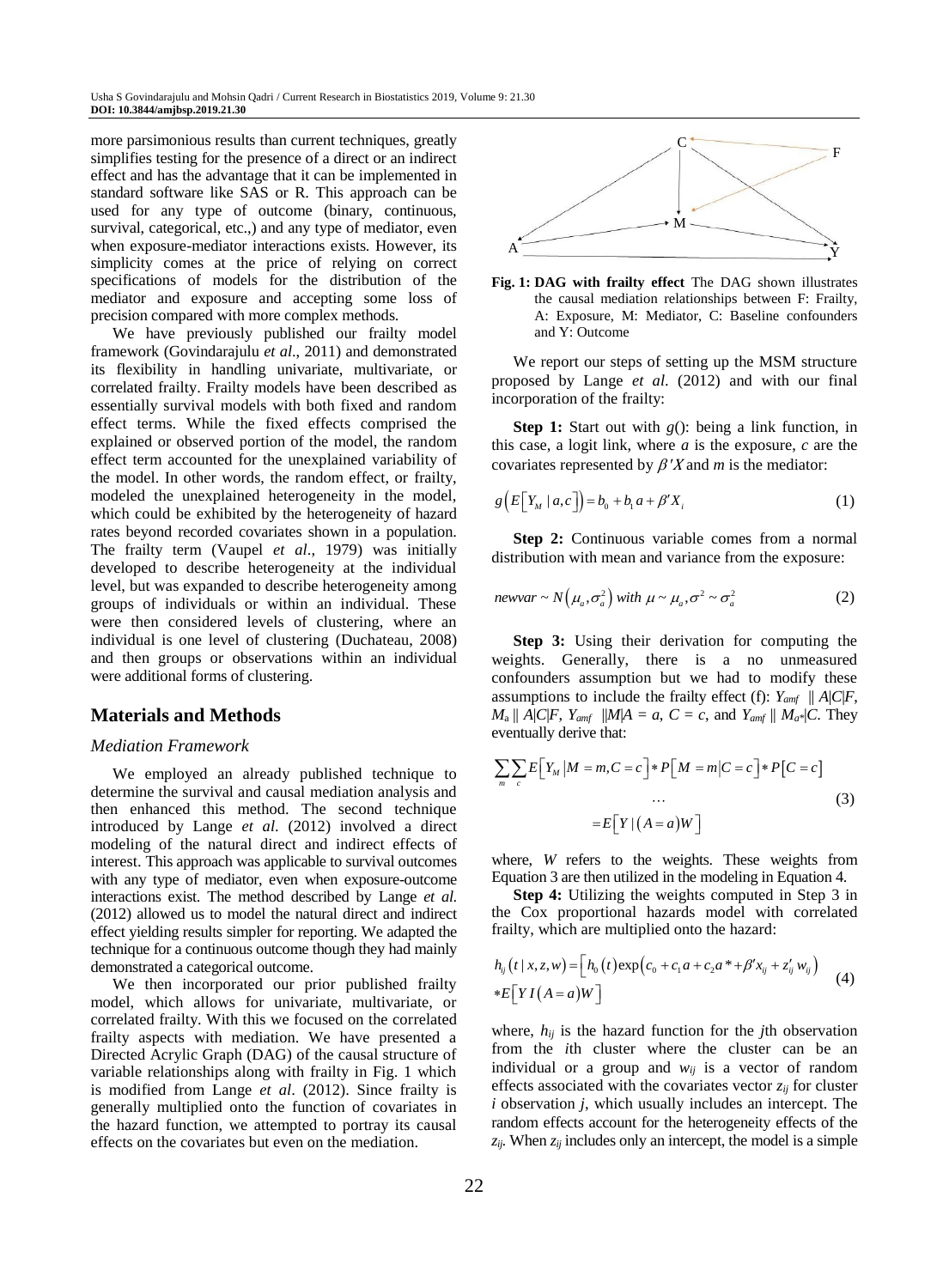multiplicative frailty model. The  $w_{ii}$  accounts for the correlation among individuals within a cluster. Therefore, this term represents frailty as univariate or multivariate. In univariate survival data, each cluster has only one individual with only one survival outcome. Multivariate survival data consists of a cluster of more than one individual. The clusters may be multiple survival outcomes for a single individual or one or more survival outcomes for multiple correlated individuals, such as relatives (Govindarajulu *et al*., 2011).

The correlated frailty can be considered to be an extension of the additive polygenic model often used to estimate heritability for quantitative phenotypes (Govindarajulu *et al*., 2011). The assumptions of a familyspecific frailty model is that everyone within the same family shares the same risk level. Persons that are not genetically related but are related through marriage will share the same family-specific effect. For the model described in Equation 4, in the shared frailty model, the random effect,  $w_{ij}$ , is the same for all individuals (*j*) in pedigree *i*, while in the correlated frailty model, the degree of genetic relationship between individuals is specified through the frailty. Individuals that are more closely related are expected to have more similar frailty, whereas more distant relatives and unrelated individuals have less similar frailty. This model might be appropriate when individuals in a family are correlated because of unmeasured genotypic effects.

#### *Simulation Framework*

We utilized a simulation framework akin to methods<br>viously used to simulate survival data previously used to simulate survival data (Govindarajulu and Malloy, 2015; Govindarajulu *et al*., 2007; 2009) adapted to correlated frailty models. We created 50 families. For each family, each of which ranged in size from 1 to 5, we simulated family id, father id and mother id, each generated from sampling without replacement between a particular range of integer values for each. We then randomly sampled covariates with replacement, allowing age to range from 25 to 90 years old and systolic blood pressure (SBP) from 116 to 156 units. Gender and smoking status were binary so we sampled those from a uniform distribution.

Bender *et al*. (2005) discussed the use of different distributions for generating survival times. We allowed for a baseline Weibull hazard (Bender *et al*., 2005; Klein, 1997), so that:

$$
h_0(t) = \theta v t^{\theta - 1} \tag{5}
$$

depending on parameters  $\theta$  and *v*, are chosen to generate realistic survival data. Survival times are found from this generating distribution by using the relationship between the hazard function, survival function, *S*(*t*) and cumulative distribution function (CDF), *F*(*t*), of the survival time random variable, *T*. Given the baseline hazard function,  $h_0(t)$ , the CDF is found through the relationship:

$$
F(t) = 1 - S(t) = 1 - e^{-H(t)}
$$
\n(6)

where,  $H(t)$  is the cumulative hazard function. This in turn is given by:

$$
H(t) = e^{g(x, y, w)} \int_0^t h_0(u) du = e^{g(x, y, w)} v t^{\theta}, \qquad (7)
$$

where,  $g(x,y,w) = \beta_T x + (1/id)$  is the true log hazard ratio defined in equation for  $H(t)$  above. Using the probability integral transformation, for a given *t*, the CDF, *F*, has a Uniform distribution on the interval from 0 to 1. Generating *U*1 from a Uniform (0,1) distribution and solving for *t* gives the simulated survival time:

$$
t = \left(\frac{-e^{-s(x,y,w)}\log(1-U1)}{v}\right)^{1/\theta} \tag{8}
$$

for given values of *x*, *y*, *w*, θ and *ν*. We also incorporated a competing risk into the simulations. Competing risk times were generated in a similar manner based on an exponential distribution with scale parameter γ, giving:

$$
t_{cr} = \frac{\log(1-U2)}{\gamma} \text{ where } U2 \sim \text{Uniform}(0,1). \tag{9}
$$

The observed survival time was taken to be the minimum of  $t_0$ ,  $t_{cr}$  and a pre-specified end-of-study time, *τ*. An observation was considered censored if *t*<sup>0</sup> was larger than the minimum of *tcr* and *τ*. The user-specified parameters, θ, *ν*,γ and *τ* were set to generate realistic survival time distributions. We used  $\tau = 20$  years of follow-up time and  $\theta = 5$  which is considered typical used value. The parameters, *ν* and γ, were chosen to control the amount of censoring in the simulated data. We had 71 cases on average in the dataset where the average number of cases increased across the scenarios from 47 to 91. The final simulated datasets contain: all covariates as well as the clustering variables for id, family id, father and mother ids, survival time, event indicator, center number, and physician indicator.

### *Real Dataset Framework*

We examined age-at-death data from the original cohort of the Framingham Heart Study, the longest running cohort study in the United States. There were a total of  $n = 5205$  individuals with age-at-death or last contact data, coming from 2601 nuclear and extended families. Of the 5205 individuals, 4653 had died, and 552 were censored at age of last contact for this analysis. Families ranged in size from having a single individual to twenty-five individuals with age data. Most families (96%) contributed five or fewer members, and 38% of families contributed two individuals. Among the 5205 individuals, there are 1307 first degree relative pairs (sib and parent-offspring pairs), 61 second degree relative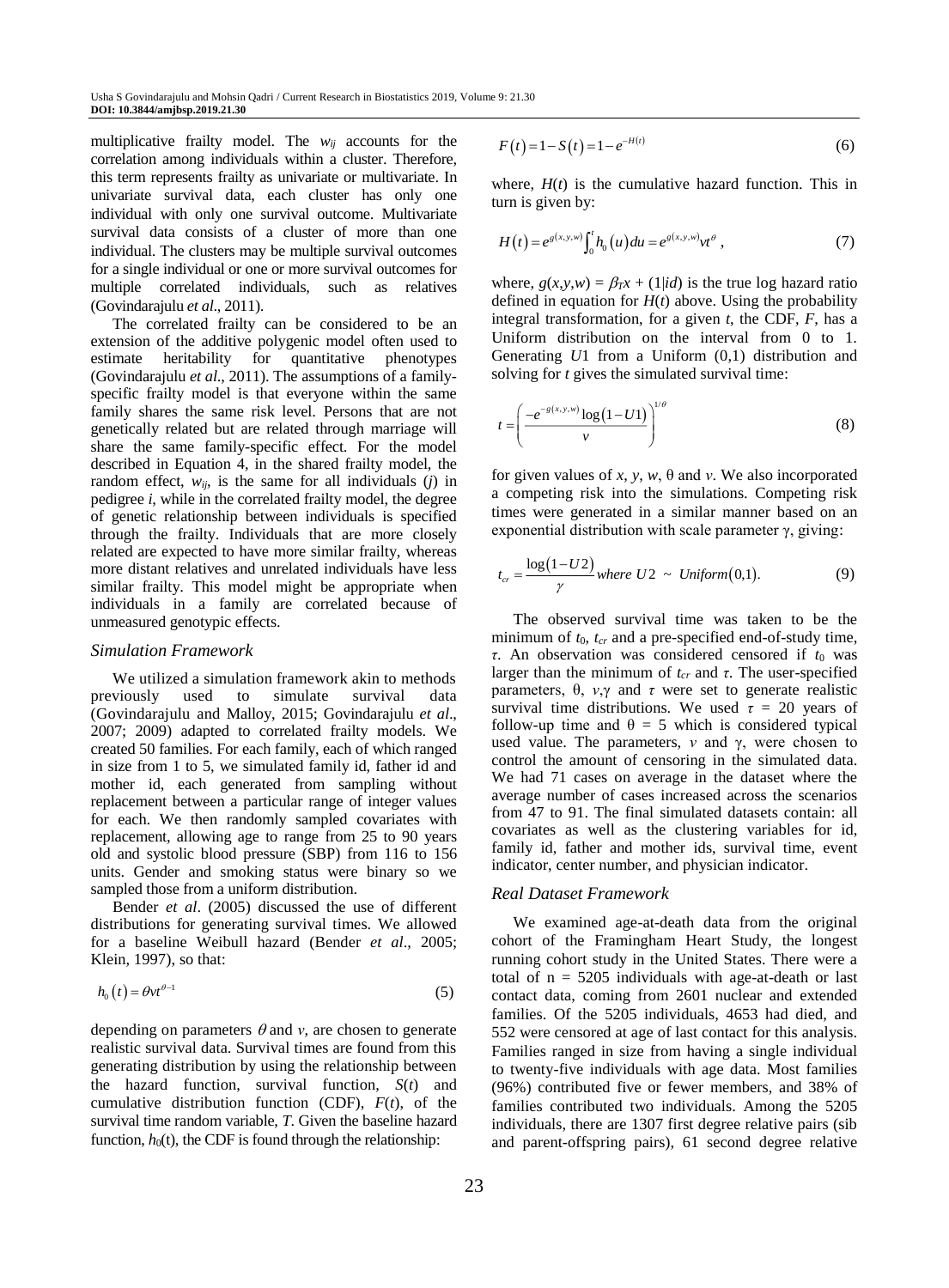pairs (avuncular and half-sib pairs), and 11 third degree relative pairs (cousins).

All computations were performed in *R* for both the simulations and real data analysis. In building the correlated frailty models, we utilized the kinship package to fit the models. The kinship package has a coxme function fits mixed-effect Cox models, including those with correlated frailties. In addition, the kinship package uses sparse block diagonal matrices to compute and represent kinship matrices.

# **Results**

From the real dataset application from the Framingham Heart Study, we utilized the dataset described in the Methods section with n = 5205 individuals. We were then able to model univariate at an individual level as well as multivariate correlated frailty models with the family and sib-pair information. These models have been described in the Methods section.

The simulations were based off the covariates from this dataset as described in the Methods, which were then emulated around the covariates from the real dataset previously described. The simulation results show that the natural direct effect of age is statistically significant with a Hazard Ratio (HR) around 2.7 ( $p$ <0.0001), while for 2 out of the 20 simulations, the natural indirect mediating effect was significant in the correlated frailty model without weighting (Table 1). In the correlated frailty model with the weighting (Table 2), it was statistically significant for 5 out of 20 of the simulations with a reduced HR rate as compared to the direct effect. The other covariates, gender, smoke and SBP were generally statistically significant in the model.

Real dataset results showed potentially a significant natural direct effect and a nonsignificant natural indirect effect of age in all three models shown for correlated frailty: univariate, multivariate and multivariate with weighting. The natural direct effect appears to become more significant in the multivariate correlated frailty models while the indirect effect stays the same, including in our version of the correlated frailty model adjusted for mediation. Meanwhile the other covariates stayed statistically significant in each model.

The AIC results varied across simulations and do not appear correlated with a significant indirect mediating effect (i.e., lower AIC  $\approx$  significant indirect mediating effect). In the real dataset analysis, it does not seem like AIC improved from just shared frailty only to a multivariate frailty model. We also included variance of frailty results separately for both individual frailty,  $\sigma_p^2$  and shared frailty,  $\sigma_f^2$ , between families. The frailty variances for both effects are generally very small in the simulations on the order of  $10^{-4}$  and  $10^{-5}$  (Table 1) and then perhaps only show perhaps minor increases if at all in Table 2 where the weighting is included. In the real data analyses, the initial correlated frailty shows 23% of variance accounted for by the frailty (Table 3) but then Table 4 shows small effect mainly for individual frailty of about 0.03% while the shared frailty is about 14%, which stays about the same in Table 5 with the weighted correlated multivariate frailty model. However, the individual frailty variance went up to  $>$ 11% so at least from an individual level, accounting for causal mediation induces a stronger frailty effect.

| Simulation   | Correlated frailty              |                                         |                                      |                                            |                                  |          |
|--------------|---------------------------------|-----------------------------------------|--------------------------------------|--------------------------------------------|----------------------------------|----------|
| #            | Variable                        | Coef                                    | S.E.                                 | P-value                                    | Frailty variances                | AIC      |
| $\mathbf{1}$ | Age                             | 0.9983                                  | 0.0790                               | < 0.0001                                   | $\sigma_{\eta}^2 = 0.000025$     | 690.2971 |
|              | Varstar                         | $-0.0007$                               | 0.0002                               | 0.0089                                     | $\sigma_{\rm f}^2 = 0.000000095$ |          |
| 2            | Gender*<br>Smoke*<br>sbp<br>Age | $-0.7080$<br>1.1386<br>0.0035<br>0.9151 | 0.2040<br>0.2180<br>0.0090<br>0.0700 | 0.0005<br>< 0.0001<br>< 0.0001<br>< 0.0001 | $\sigma_n^2 = 0.000064$          | 683.6775 |
|              | Varstar                         | $-0.0002$                               | 0.0003                               | 0.4374                                     | $\sigma_{\rm r}^2 = 0.0000083$   |          |
| 3            | Gender*<br>Smoke*<br>Sbp<br>Age | $-0.5231$<br>0.8753<br>0.0210<br>0.9657 | 0.1956<br>0.2145<br>0.0086<br>0.0785 | 0.0074<br>< 0.0001<br>0.0146<br>< 0.0001   | $\sigma_p^2 = 0.00017$           | 697.5636 |
|              | Varstar                         | $-0.0006$                               | 0.0003                               | 0.0363                                     | $\sigma_{\rm f}^2 = 0.0000032$   |          |
|              | Gender*<br>Smoke*<br>sbp        | $-0.6150$<br>1.2079<br>0.0144           | 0.2121<br>0.2302<br>0.0086           | 0.00374<br>< 0.0001<br>0.0958              |                                  |          |

**Table 1: Simulations of correlated frailty**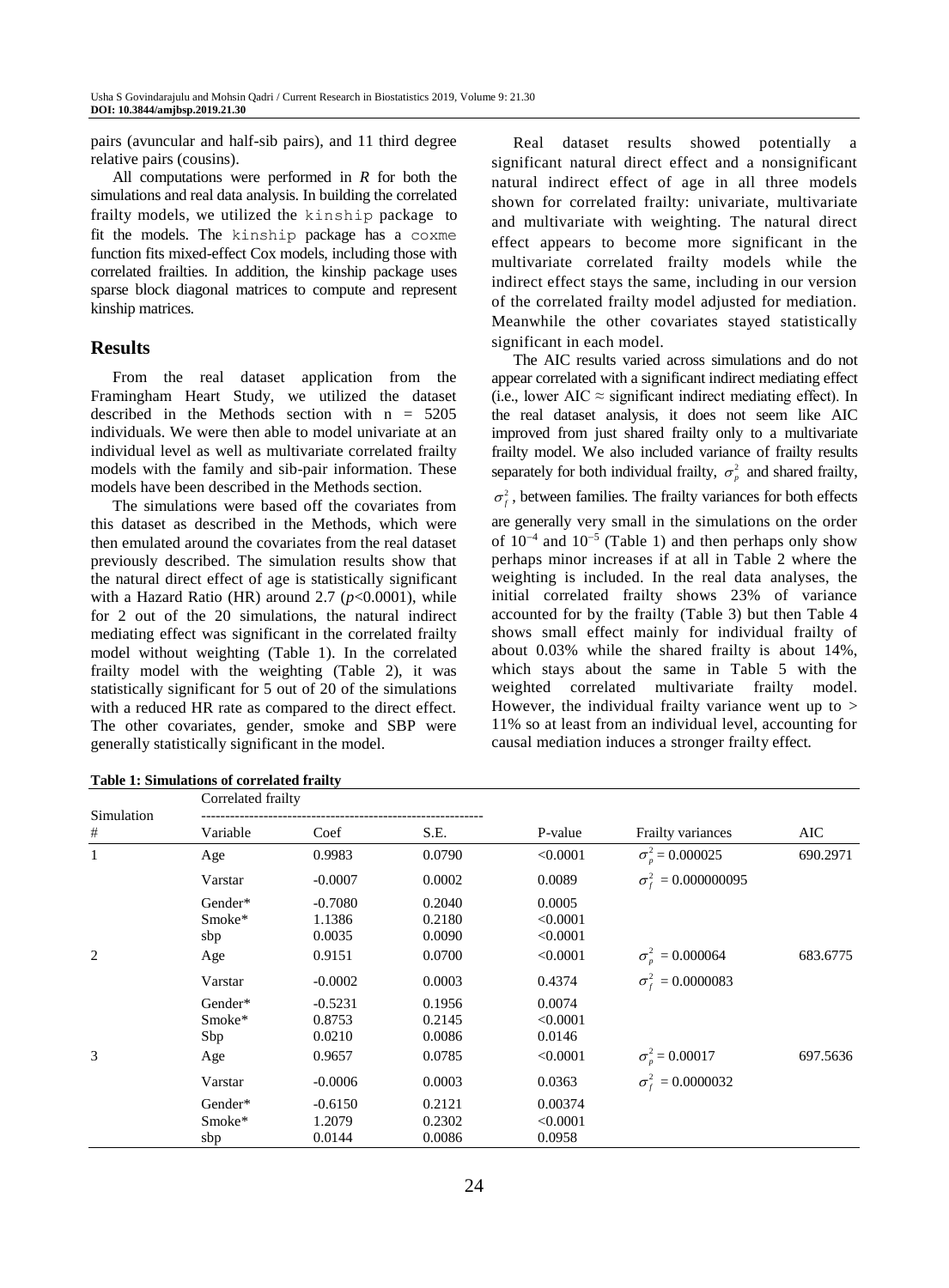| Table 1: Continue |                   |                     |                  |                      |                                | 703.8998 |
|-------------------|-------------------|---------------------|------------------|----------------------|--------------------------------|----------|
| 4                 | Age               | 1.0511              | 0.0834           | < 0.0001             | $\sigma_p^2 = 0.0000087$       |          |
|                   | Varstar           | $-0.0004$           | 0.0003           | 0.2907               | $\sigma_f^2 = 0.0000083$       |          |
|                   | Gender*<br>Smoke* | $-0.8965$<br>0.8872 | 0.2172<br>0.2338 | < 0.0001<br>0.0001   |                                |          |
|                   | Sbp               | 0.0231              | 0.0093           | 0.0124               |                                |          |
| 5                 | Age               | 1.0824              | 0.0879           | < 0.0001             | $\sigma_{\eta}^2 = 0.0217260$  | 711.2872 |
|                   | Varstar           | 0.00003             | 0.0002           | 0.9004               | $\sigma_{\rm f}^2 = 0.000103$  |          |
|                   | Gender*           | $-0.8869$           | 0.2138           | < 0.0001             |                                |          |
|                   | Smoke*            | 1.0238              | 0.2276           | < 0.0001             |                                |          |
|                   | Sbp               | 0.0176              | 0.0091           | 0.0543               |                                |          |
| 6                 | Age               | 1.0352              | 0.0832           | < 0.0001             | $\sigma_p^2 = 0.000273$        | 701.9531 |
|                   | Varstar           | 0.00008             | 0.0003           | 0.8135               | $\sigma_{\rm f}^2 = 0.0000014$ |          |
|                   | Gender*           | $-0.86834$          | 0.2131           | < 0.0001             |                                |          |
|                   | Smoke*<br>Sbp     | 0.9583<br>0.0157    | 0.2223<br>0.0087 | < 0.0001<br>0.07239  |                                |          |
| 7                 | Age               | 0.9910              | 0.0777           | < 0.0001             | $\sigma_{\eta}^2 = 0.0002456$  | 701.4104 |
|                   | Varstar           | $-0.00009$          | 0.0002           | 0.6924               | $\sigma_{\rm f}^2 = 0.0000279$ |          |
|                   | Gender*           | $-0.6559$           | 0.2123           | 0.0020               |                                |          |
|                   | Smoke*            | 1.3287              | 0.2306           | < 0.0001             |                                |          |
|                   | Sbp               | 0.0227              | 0.0090           | 0.0119               |                                |          |
| 8                 | Age               | 1.1355              | 0.0916           | < 0.0001             | $\sigma_p^2 = 0.000188$        | 734.4097 |
|                   | Varstar           | $-0.0002$           | 0.0003           | 0.5375               | $\sigma_f^2$ = 0.0000064       |          |
|                   | Gender*           | $-0.7939$           | 0.2149           | 0.00022              |                                |          |
|                   | Smoke*            | 1.0359              | 0.2261           | < 0.0001             |                                |          |
| 9                 | Sbp               | 0.0047              | 0.0086           | 0.5827               | $\sigma_{\eta}^2 = 0.0002080$  |          |
|                   | Age               | 0.9785              | 0.0793           | < 0.0001             |                                | 688.1612 |
|                   | Varstar           | $-0.0002$           | 0.0003           | 0.4605               | $\sigma_{\rm r}^2 = 0.0000235$ |          |
|                   | Gender*<br>Smoke* | $-1.0565$<br>1.0328 | 0.2264<br>0.2164 | < 0.0001<br>< 0.0001 |                                |          |
|                   | Sbp               | 0.0092              | 0.0081           | 0.2551               |                                |          |
| 10                | Age               | 0.9392              | 0.0753           | < 0.0001             | $\sigma_{\eta}^2 = 0.0380070$  | 669.2119 |
|                   | Varstar           | 0.0004              | 0.0003           | 0.1452               | $\sigma_f^2 = 0.000143$        |          |
|                   | Gender*           | $-0.3910$           | 0.2074           | 0.0594               |                                |          |
|                   | Smoke*            | 0.8503              | 0.2065           | < 0.0001             |                                |          |
|                   | Sbp               | 0.0098              | 0.0090           | 0.2763               |                                |          |
| 11                | Age               | 1.1539              | 0.0942           | < 0.0001             | $\sigma_p^2$ = 0.0015984       | 722.5457 |
|                   | Varstar           | 0.0002              | 0.0003           | 0.5667               | $\sigma_f^2 = 0.0000106$       |          |
|                   | Gender*           | $-0.8363$           | 0.2152           | 0.0002               |                                |          |
|                   | Smoke*            | 0.8274              | 0.2152           | 0.0001               |                                |          |
|                   | Sbp               | $-0.0013$           | 0.0091           | 0.8863               |                                | 726.0126 |
| 12                | Age               | 1.0943              | 0.0866           | < 0.0001             | $\sigma_p^2 = 0.000307$        |          |
|                   | Varstar           | $-0.0002$           | 0.0003           | 0.3980               | $\sigma_f^2$ = 0.000000174     |          |
|                   | Gender*<br>Smoke* | $-0.7558$<br>1.1868 | 0.2340<br>0.2340 | 0.0003<br>< 0.0001   |                                |          |
|                   | sbp               | 0.0351              | 0.0094           | 0.0002               |                                |          |
| 13                | Age               | 0.9785              | 0.0769           | < 0.0001             | $\sigma_p^2 = 0.0000078$       | 701.3641 |
|                   | Varstar           | $-0.0002$           | 0.0003           | 0.4337               | $\sigma_{\rm f}^2 = 0.0000079$ |          |
|                   | Gender*           | $-0.4781$           | 0.2107           | 0.0233               |                                |          |
|                   | Smoke*            | 0.5366              | 0.2032           | 0.0083               |                                |          |
|                   | Sbp               | $-0.0061$           | 0.0092           | 0.5083               |                                |          |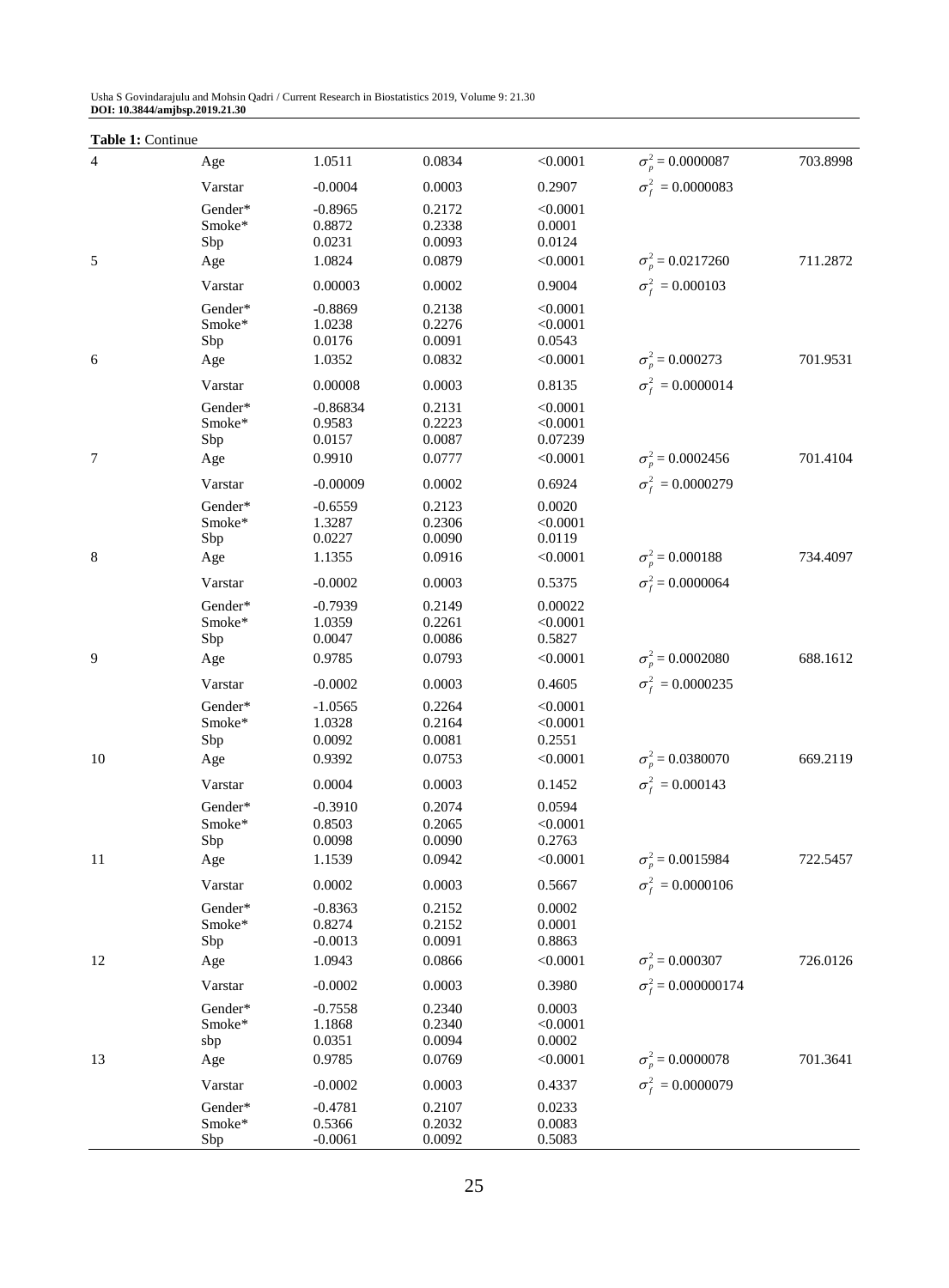| Table 1: Continue |                                            |                                                  |                                                |                                                    |                                                             |          |
|-------------------|--------------------------------------------|--------------------------------------------------|------------------------------------------------|----------------------------------------------------|-------------------------------------------------------------|----------|
| 14                | Age                                        | 1.1284                                           | 0.0922                                         | < 0.0001                                           | $\sigma_p^2 = 0.00000780$                                   | 726.2838 |
|                   | Varstar                                    | $-0.0001$                                        | 0.0003                                         | 0.7428                                             | $\sigma_{\rm f}^2 = 0.00000532$                             |          |
|                   | Gender*<br>Smoke*<br>Sbp                   | $-0.7533$<br>1.1410<br>0.0117                    | 0.2175<br>0.2218<br>0.0086                     | 0.0005<br>< 0.0001<br>0.1724                       |                                                             |          |
| 15                | Age                                        | 0.0305                                           | 0.1045                                         | < 0.0001                                           | $\sigma_p^2$ = 0.00079382                                   | 741.9662 |
|                   | Varstar<br>Gender*<br>Smoke*<br>Sbp        | 0.0001<br>$-0.8628$<br>1.7906<br>0.0305          | 0.0002<br>0.2223<br>0.2715<br>0.0095           | 0.7015<br>0.0001<br>< 0.0001<br>0.0013             | $\sigma_{\rm f}^2 = 0.00006725$                             |          |
| 16                | Age                                        | 0.0229                                           | 0.0793                                         | < 0.0001                                           | $\sigma_n^2$ = 0.0002575                                    | 708.0735 |
|                   | Varstar                                    | $-0.0004$                                        | 0.0003                                         | 0.1207                                             | $\sigma_{\rm r}^2 = 0.0000271$                              |          |
| 17                | Gender*<br>Smoke*<br>Sbp<br>Age            | $-0.4277$<br>0.8698<br>0.0136<br>0.0136          | 0.2091<br>0.2160<br>0.0091<br>0.0764           | 0.0409<br>< 0.0001<br>0.1332<br>< 0.0001           | $\sigma_p^2$ = 0.00000714                                   | 693.8137 |
|                   |                                            |                                                  |                                                |                                                    |                                                             |          |
| 18                | Varstar<br>Gender*<br>Smoke*<br>Sbp<br>Age | < 0.0001<br>0.4597<br>1.2046<br>0.0229<br>0.0018 | 0.0003<br>0.2091<br>0.2246<br>0.0089<br>0.0786 | 0.8443<br>0.0279<br>< 0.0001<br>0.0101<br>< 0.0001 | $\sigma_{\rm f}^2 = 0.00000562$<br>$\sigma_p^2 = 0.0000077$ | 695.5984 |
|                   | Varstar                                    | $-0.000006$                                      | 0.0003                                         | 0.9806                                             | $\sigma_{\rm f}^2 = 0.0000073$                              |          |
|                   | Gender*<br>Smoke*<br>Sbp                   | $-0.7682$<br>0.5202<br>0.0018                    | 0.2142<br>0.2112<br>0.0096                     | 0.0003<br>0.0138<br>0.8480                         |                                                             |          |
| 19                | Age                                        | 0.9980                                           | 0.0808                                         | < 0.0001                                           | $\sigma_{\eta}^2 = 0.084670$                                | 695.0876 |
|                   | Varstar                                    | $-0.0003$                                        | 0.0003                                         | 0.2203                                             | $\sigma_f^2 = 0.0005842$                                    |          |
|                   | Gender*<br>Smoke*<br>Sbp                   | $-0.7139$<br>1.1982<br>0.0358                    | 0.2160<br>0.2230<br>0.0091                     | 0.0009<br>< 0.0001<br>< 0.0001                     |                                                             |          |
| 20                | Age                                        | 0.9476                                           | 0.0754                                         | < 0.0001                                           | $\sigma_n^2$ = 0.0001673                                    | 690.7863 |
|                   | Varstar                                    | $-0.0001$                                        | 0.0003                                         | 0.5821                                             | $\sigma_{\rm f}^2 = 0.00002150$                             |          |
|                   | Gender*<br>Smoke*<br>sbp                   | $-0.8319$<br>1.0914<br>0.0128                    | 0.2112<br>0.2193<br>0.0084                     | 0.0001<br>< 0.0001<br>0.1270                       |                                                             |          |

# **Table 2: Simulations of correlated frailty with weighting**

|                 | Correlated frailty              |                                         |                                      |                                        |                                 |          |  |  |  |
|-----------------|---------------------------------|-----------------------------------------|--------------------------------------|----------------------------------------|---------------------------------|----------|--|--|--|
| Simulation<br># | Variable                        | Coef                                    | s.e.                                 | p-value                                | Frailty variances               | AIC      |  |  |  |
| $\mathbf{1}$    | Age                             | 1.0443                                  | 0.0848                               | 0.0000                                 | $\sigma_{\rm n}^2$ = 0.50474413 | 764.8039 |  |  |  |
|                 | Varstar                         | $-0.0012$                               | 0.0004                               | 0.0019                                 | $\sigma_f^2$ = 0.01474529       |          |  |  |  |
| 2               | Gender*<br>Smoke*<br>sbp<br>Age | $-0.8697$<br>1.1130<br>0.0086<br>0.9257 | 0.2263<br>0.2303<br>0.0093<br>0.0793 | 0.0001<br>< 0.0001<br>0.3585<br>0.0000 | $\sigma_p^2 = 0.000064$         | 630.341  |  |  |  |
|                 | Varstar                         | 0.0001                                  | 0.0005                               | 0.8911                                 | $\sigma_{\rm f}^2 = 0.0000032$  |          |  |  |  |
|                 | Gender*<br>Smoke*<br>sbp        | $-0.4415$<br>1.3194<br>0.0199           | 0.2255<br>0.2545<br>0.0089           | 0.0503<br>< 0.0001<br>0.0252           |                                 |          |  |  |  |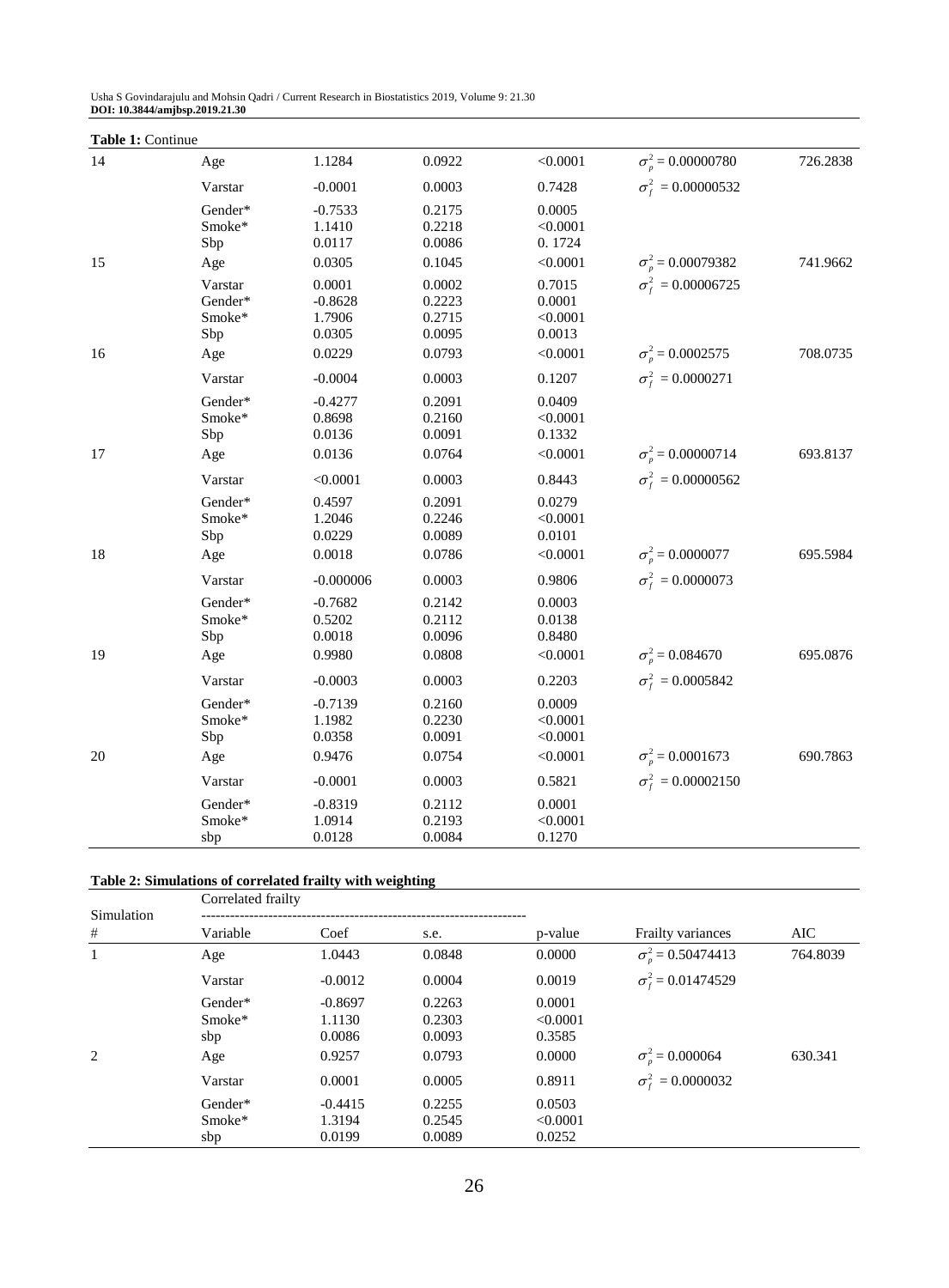| Table 2: Continue |                   |                     |                  |                    |                                  |          |
|-------------------|-------------------|---------------------|------------------|--------------------|----------------------------------|----------|
| $\mathfrak{Z}$    | Age               | 1.0573              | 0.0946           | 0.0000             | $\sigma_p^2 = 0.0000083$         | 647.5097 |
|                   | Varstar           | $-0.0006$           | 0.0004           | 0.1309             | $\sigma_f^2$ = 0.0000063         |          |
|                   | Gender*           | $-1.1489$           | 0.2627           | < 0.0001           |                                  |          |
|                   | Smoke*            | 1.0906              | 0.2521           | < 0.0001           |                                  |          |
|                   | sbp               | 0.0147              | 0.0103           | 0.1511             |                                  |          |
| 4                 | Age               | 1.0473              | 0.0844           | 0.0000             | $\sigma_{\eta}^2 = 0.0001139$    | 683.6146 |
|                   | Varstar           | $-0.0003$           | 0.0004           | 0.3802             | $\sigma_f^2 = 0.00000182$        |          |
|                   | Gender*           | $-0.9168$           | 0.22             | < 0.0001           |                                  |          |
|                   | Smoke*            | 0.8437              | 0.2335           | 0.0003             |                                  |          |
| 5                 | sbp               | 0.0222<br>1.037     | 0.0093<br>0.0872 | 0.0165<br>0.0000   | $\sigma_{\eta}^2 = 0.00001748$   | 669.258  |
|                   | Age               |                     |                  |                    |                                  |          |
|                   | Varstar           | < 0.0001            | 0.0003           | 0.7432             | $\sigma_f^2$ = 0.000000241       |          |
|                   | Gender*<br>Smoke* | $-0.8007$<br>0.9671 | 0.219<br>0.2273  | 0.0003<br>< 0.0001 |                                  |          |
|                   | sbp               | 0.0243              | 0.0096           | 0.0115             |                                  |          |
| 6                 | Age               | 1.0402              | 0.0832           | 0.0000             | $\sigma_n^2$ = 0.00000776        | 711.4358 |
|                   | Varstar           | < 0.0001            | 0.0003           | 0.9600             | $\sigma_f^2 = 0.00000235$        |          |
|                   | Gender*           | $-0.8668$           | 0.2119           | < 0.0001           |                                  |          |
|                   | Smoke*            | 0.9521              | 0.2207           | < 0.0001           |                                  |          |
|                   | sbp               | 0.0147              | 0.0086           | 0.0893             |                                  |          |
| 7                 | Age               | 0.9699              | 0.0755           | 0.0000             | $\sigma_n^2$ = 0.000279177       | 711.5901 |
|                   | Varstar           | $-0.0002$           | 0.0002           | 0.4398             | $\sigma_f^2 = 0.000000188$       |          |
|                   | Gender*           | $-0.6828$           | 0.2057           | 0.0009             |                                  |          |
|                   | Smoke*            | 1.3237              | 0.2258           | < 0.0001           |                                  |          |
|                   | sbp               | 0.0231              | 0.0089           | 0.0092             |                                  |          |
| 8                 | Age               | 1.17                | 0.0964           | 0.0000             | $\sigma_n^2$ = 0.00017414        | 799.0312 |
|                   | Varstar           | $-0.0004$           | 0.0004           | 0.3556             | $\sigma_{\rm f}^2 = 0.000000415$ |          |
|                   | Gender*<br>Smoke* | $-0.5384$           | 0.233<br>0.2384  | 0.0208             |                                  |          |
|                   | sbp               | 0.8658<br>0.0026    | 0.0095           | 0.0003<br>0.7833   |                                  |          |
| 9                 | Age               | 0.9608              | 0.0831           | 0.0000             | $\sigma_p^2 = 0.1477929$         | 649.9346 |
|                   | Varstar           | 0.0003              | 0.0005           | 0.4603             | $\sigma_f^2 = 0.0001321$         |          |
|                   | Gender*           | $-1.1595$           | 0.2615           | < 0.0001           |                                  |          |
|                   | Smoke*            | 1.2282              | 0.2583           | < 0.0001           |                                  |          |
|                   | sbp               | 0.0195              | 0.0088           | 0.0272             |                                  |          |
| 10                | Age               | 0.9483              | 0.0764           | 0.0000             | $\sigma_n^2$ = 0.00014645        | 667.4898 |
|                   | Varstar           | 0.0004              | 0.0003           | 0.1888             | $\sigma_{\rm f}^2 = 0.000000139$ |          |
|                   | Gender*           | $-0.4705$           | 0.2103           | 0.0253             |                                  |          |
|                   | Smoke*            | 0.9037              | 0.2076           | < 0.0001           |                                  |          |
|                   | sbp               | 0.0119              | 0.0091           | 0.1891             |                                  |          |
| 11                | Age               | 1.1322              | 0.0954           | 0.0000             | $\sigma_n^2$ = 0.000122383       | 681.8475 |
|                   | Varstar           | 0.0004              | 0.0004           | 0.3981             | $\sigma_{\rm r}^2$ = 0.000004319 |          |
|                   | Gender*<br>Smoke* | $-0.7409$<br>0.7973 | 0.2308<br>0.2255 | 0.0013<br>0.0004   |                                  |          |
|                   | sbp               | $-0.0023$           | 0.0093           | 0.8073             |                                  |          |
| 12                | Age               | 1.1023              | 0.0881           | 0.0000             | $\sigma_p^2$ = 0.107791650       | 720.6712 |
|                   | Varstar           | $-0.0003$           | 0.0003           | 0.4169             | $\sigma_{\rm f}^2 = 0.000436692$ |          |
|                   | Gender*           | $-0.745$            | 0.213            | 0.0005             |                                  |          |
|                   | Smoke*            | 1.2564              | 0.2375           | < 0.0001           |                                  |          |
|                   | sbp               | 0.0384              | 0.0095           | 0.0001             |                                  |          |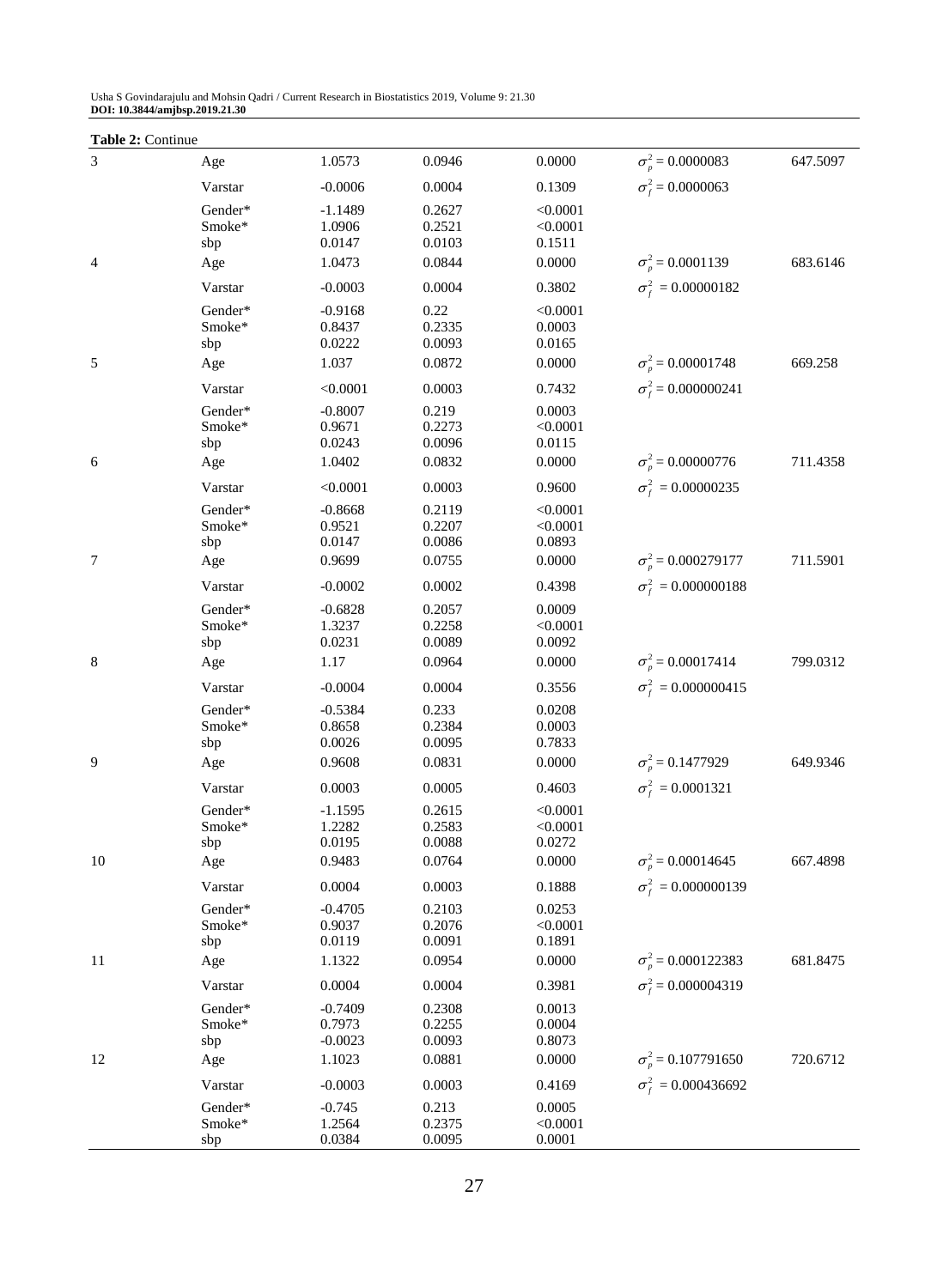| Table 2: Continue |                                   |                                       |                                     |                                        |                                  |           |
|-------------------|-----------------------------------|---------------------------------------|-------------------------------------|----------------------------------------|----------------------------------|-----------|
| 13                | Age                               | 0.9408                                | 0.0786                              | 0.0000                                 | $\sigma_n^2$ = 0.00089252        | 647.8483  |
|                   | Varstar                           | $-0.0007$                             | 0.0004                              | 0.0958                                 | $\sigma_f^2 = 0.000007128$       |           |
|                   | Gender*<br>Smoke*<br>sbp          | $-0.5983$<br>0.3572<br>$-0.0094$      | 0.2284<br>0.2135<br>0.0095          | 0.0088<br>0.0943<br>0.3227             |                                  |           |
| 14                | Age                               | 1.0359                                | 0.096                               | 0.0000                                 | $\sigma_n^2$ = 0.000007683       | 629.254   |
|                   | Varstar                           | $-0.0005$                             | 0.0005                              | 0.3531                                 | $\sigma_f^2 = 0.000005401$       |           |
|                   | Gender*<br>Smoke*<br>sbp          | $-0.3324$<br>1.1852<br>0.013          | 0.2403<br>0.2518<br>0.0098          | 0.1667<br>< 0.0001<br>0.1840           |                                  |           |
| 15                | Age                               | 1.3264                                | 0.1226                              | 0.0000                                 | $\sigma_n^2$ = 0.00011563        | 681.8803  |
|                   | Varstar                           | 0.0006                                | 0.0004                              | 0.1565                                 | $\sigma_f^2 = 0.000002952$       |           |
|                   | Gender*<br>Smoke*<br>sbp          | $-0.8028$<br>1.8526<br>0.0365         | 0.2377<br>0.2958<br>0.0106          | 0.0001<br>< 0.0001<br>0.0006           |                                  |           |
| 16                | Age                               | 1.1747                                | 0.0967                              | 0.0000                                 | $\sigma_n^2$ = 0.000026318       | 766.0266  |
|                   | Varstar                           | $-0.0008$                             | 0.0004                              | 0.0899                                 | $\sigma_{\rm f}^2 = 0.000001882$ |           |
|                   | Gender*<br>Smoke*<br>sbp          | 0.3668<br>1.3909<br>0.0241            | 0.2243<br>0.2478<br>0.0107          | 0.1020<br>< 0.0001<br>0.0241           |                                  |           |
| 17                | Age                               | 1.0823                                | 8.3322                              | 0.8966                                 | $\sigma_n^2$ = 0.000006433       | 1917391.9 |
|                   | Varstar                           | 0.0012                                | 0.2663                              | 0.9963                                 | $\sigma_f^2 = 0.0000064934$      |           |
|                   | Gender*<br>Smoke*<br>sbp          | $-0.9187$<br>1.1533<br>0.0192         | 37.855<br>2.615<br>0.009            | 0.9806<br>0.6592<br>0.0341             |                                  |           |
| 18                | Age                               | 0.9893                                | 0.0885                              | 0.0000                                 | $\sigma_{\eta}^2$ = 0.0085066912 | 673.2487  |
|                   | Varstar                           | $-0.0008$                             | 0.0004                              | 0.0648                                 | $\sigma_f^2 = 0.0005803667$      |           |
|                   | Gender*<br>Smoke*<br>sbp          | $-0.726$<br>0.8941<br>0.0059          | 0.2379<br>0.2684<br>0.0121          | 0.0023<br>0.0009<br>0.6253             |                                  |           |
| 19                | Age                               | 0.9992                                | 0.0841                              | 0.0000                                 | $\sigma_n^2$ = 0.1356772283      | 744.3109  |
|                   | Varstar                           | $-0.0007$                             | 0.0004                              | 0.0769                                 | $\sigma_f^2 = 0.0001395592$      |           |
| 20                | Gender*<br>$Smoke*$<br>Sbp<br>Age | $-0.6931$<br>1.0534<br>0.03<br>1.0066 | 0.2339<br>0.2324<br>0.009<br>0.0891 | 0.0030<br>< 0.0001<br>0.0008<br>0.0000 | $\sigma_{n}^{2} = 0.0003916249$  | 647.2443  |
|                   | Varstar                           | 0.0006                                | 0.0005                              | 0.2027                                 | $\sigma_f^2 = 0.0000016955$      |           |
|                   | Gender*<br>Smoke*<br>sbp          | $-0.8721$<br>1.3018<br>0.0114         | 0.2449<br>0.2492<br>0.0093          | 0.0004<br>< 0.0001<br>0.2193           |                                  |           |

\*For gender reference level is 0, varstar is indirect effect, sbp: Systolic blood pressure

### **Table 3: Real data Univariate correlated frailty**

| Variable                            | Coef       | Exp(coef)                   | Se(coef) |         |          |
|-------------------------------------|------------|-----------------------------|----------|---------|----------|
| agel                                | $-0.0115$  | 0.9886                      | 0.0072   | $-1.60$ | 0.1100   |
| Varstar                             | 0.0005     | 1.0005                      | 0.0005   | 1.02    | 0.1000   |
| <b>Sex</b>                          | $-0.6744$  | 0.5095                      | 0.0989   | $-6.82$ | < 0.0001 |
| smoke1                              | 0.9902     | 2.6918                      | 0.096    | 10.31   | < 0.0001 |
| sbp1                                | 0.0135     | 1.0136                      | 0.0028   | 4.89    | < 0.0001 |
| $n = 2578$ , number of events = 490 | AIC: 59.09 | Frailty variance: 0.2350691 |          |         |          |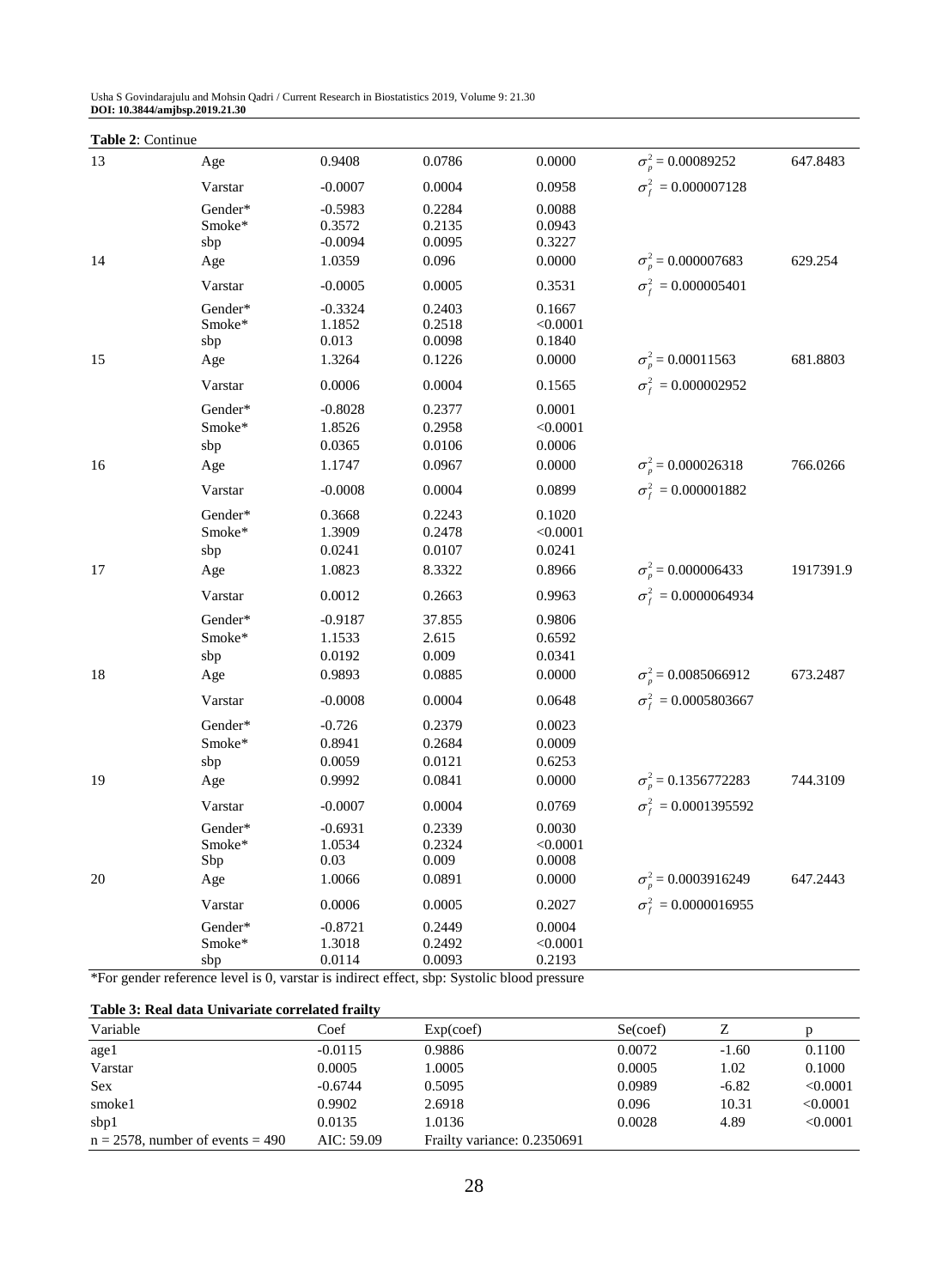| Variable    | Coef               | Exp(coef)                         | Se(coef) |         |          |
|-------------|--------------------|-----------------------------------|----------|---------|----------|
| age1        | $-0.0127$          | 0.9874                            | 0.0073   | $-1.74$ | 0.0810   |
| varstar     | 0.0006             | 1.0006                            | 0.0005   | 1.18    | 0.2400   |
| sex         | $-0.6893$          | 0.5019                            | 0.0993   | $-6.95$ | < 0.0001 |
| smoke1      | 0.9778             | 2.6587                            | 0.0966   | 10.12   | < 0.0001 |
| sbp1        | 0.0135             | 1.0136                            | 0.0028   | 4.85    | < 0.0001 |
| AIC: 184.32 | Frailty variances: | $\sigma_n^2 = 0.0003995222$       |          |         |          |
|             |                    | $\sigma_{\rm f}^2 = 0.1421022498$ |          |         |          |

|  |  |  | Table 4: Real data multivariate correlated frailty |  |  |
|--|--|--|----------------------------------------------------|--|--|
|--|--|--|----------------------------------------------------|--|--|

| Table 5: Real data multivariate correlated frailty with weighting from mediation |  |
|----------------------------------------------------------------------------------|--|
|----------------------------------------------------------------------------------|--|

| Variable    | Coef               | Exp(coef)                      | Se(coef) |         |          |
|-------------|--------------------|--------------------------------|----------|---------|----------|
| age1        | $-0.0124$          | 0.9877                         | 0.0073   | $-1.70$ | 0.0890   |
| varstar     | 0.0005             | 1.0005                         | 0.0005   | 1.07    | 0.2800   |
| sex         | $-0.6838$          | 0.5047                         | 0.09998  | $-6.84$ | < 0.0001 |
| smoke1      | 0.9844             | 2.6763                         | 0.0976   | 10.09   | < 0.0001 |
| sbp1        | 0.0138             | 1.0139                         | 0.0028   | 4.97    | < 0.0001 |
| AIC: 185.77 | Frailty variances: | $\sigma_n^2 = 0.1107320$       |          |         |          |
|             |                    | $\sigma_{\rm f}^2 = 0.1430282$ |          |         |          |

## **Discussion**

The purpose of this study was to show unique modeling of these frailty effects with mediation and to demonstrate their use through simulations as well as on a real data application. We focused on a technique employed introduced by Lange, Vandsteelandt and Baeker<sup>1</sup> which involves a procedure based on Marginal Structural Models (MSM) that directly parameterize the natural direct and indirect effects of interest. Using these MSM models along with a correlated frailty model allowed us to incorporate the unexplained heterogeneity still unaccounted for by these models. We demonstrated this in both simulations and a real dataset with a correlated frailty model including weighting using the methodology of Lange *et al*. (2012). We were able to ascertain direct and indirect mediating effects in the simulations. In the real dataset we are able to ascertain also stronger frailty effect in the correlated frailty model accounting for mediation.

There is a broad and sustained interest in mediation analysis from many areas of public health and other fields. In particular, for time-to-event studies, employing survival analysis for modeling has been a standard and with the advent of frailty models, they could additionally incorporate unexplained heterogeneity, which generally is thought to be due to unmeasured confounding. While mediation analysis in the counterfactual methodology helps to define causal relationships between outcome, exposure and predictors, the idea of unexplained heterogeneity seems lost in this world, mainly relying without that possibility. In fact, Valeri and Vanderweele (2013) made these assumptions of no confounding as an identifiability assumption for their models incorporating

mediation (Valeri and VanderWeele, 2015; Valente *et al*., 2017; Valeri and Vanderweele, 2013).

In terms of future work, this research can be extended to other datasets which can be modeled with correlated frailty and which also have potential mediating effects. Modeling different datasets with different genetic associations and some factor with mediating influence would be interesting to see how they perform with this new modeling. What is especially important is ascertaining the degree of associations amongst measures as we had attempted in the beginning of this article with a DAG to explain the counterfactual diagram. It might be interesting also to explore the weighting mechanisms behind the MSM structure.

### **Acknowledgement**

I would like to thank Professor Ralph D'Agostino, Sr., for his insight and guidance.

### **Authors Contributions**

**Govindarajulu:** Involved with all aspects of paper. **Qadri:** Assisted in literature review and introduction.

## **Ethics**

We have no ethical issues to report.

## **References**

Bender, R., T. Augustin and M. Blettner, 2005. Generating survival times to simulate Cox proportional hazards models. Stat. Med., 24: 1713-1723. DOI: 10.1002/sim.2059